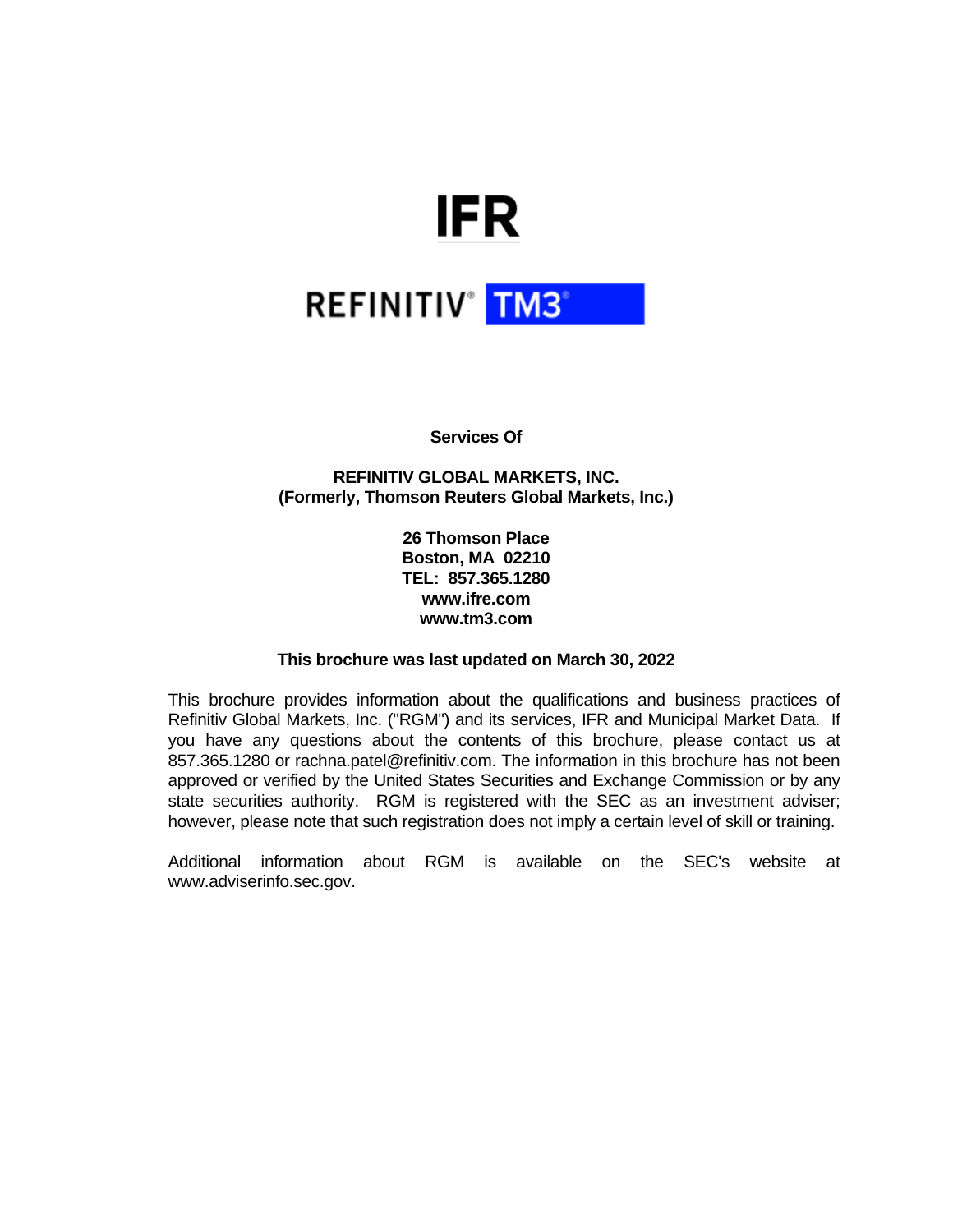# **TABLE OF CONTENTS\***

| A.           |                                                      |  |
|--------------|------------------------------------------------------|--|
|              |                                                      |  |
|              |                                                      |  |
| <b>B.</b>    |                                                      |  |
| C.           | PERFORMANCE-BASED FEES AND SIDE-BY-SIDE MANAGEMENT 3 |  |
| D.           |                                                      |  |
| Ε.           | METHODS OF ANALYSIS, INVESTMENT STRATEGIES           |  |
| F.           |                                                      |  |
| G.           |                                                      |  |
| $H_{\cdot}$  | CODE OF ETHICS, PARTICIPATION OR INTEREST IN         |  |
| $\mathsf{L}$ |                                                      |  |
| J.           |                                                      |  |
| K.           |                                                      |  |
| L.           |                                                      |  |
| М.           |                                                      |  |
| N.           |                                                      |  |
| O.           |                                                      |  |

**<sup>\*</sup>** A NOTE ABOUT THE FORMAT OF THIS BROCHURE: The SEC requires all investment advisers to organize their disclosure documents according to specific categories, some of which may not pertain to a particular adviser's business. Where a required category is not relevant to our business, we list the category and state that it does not apply.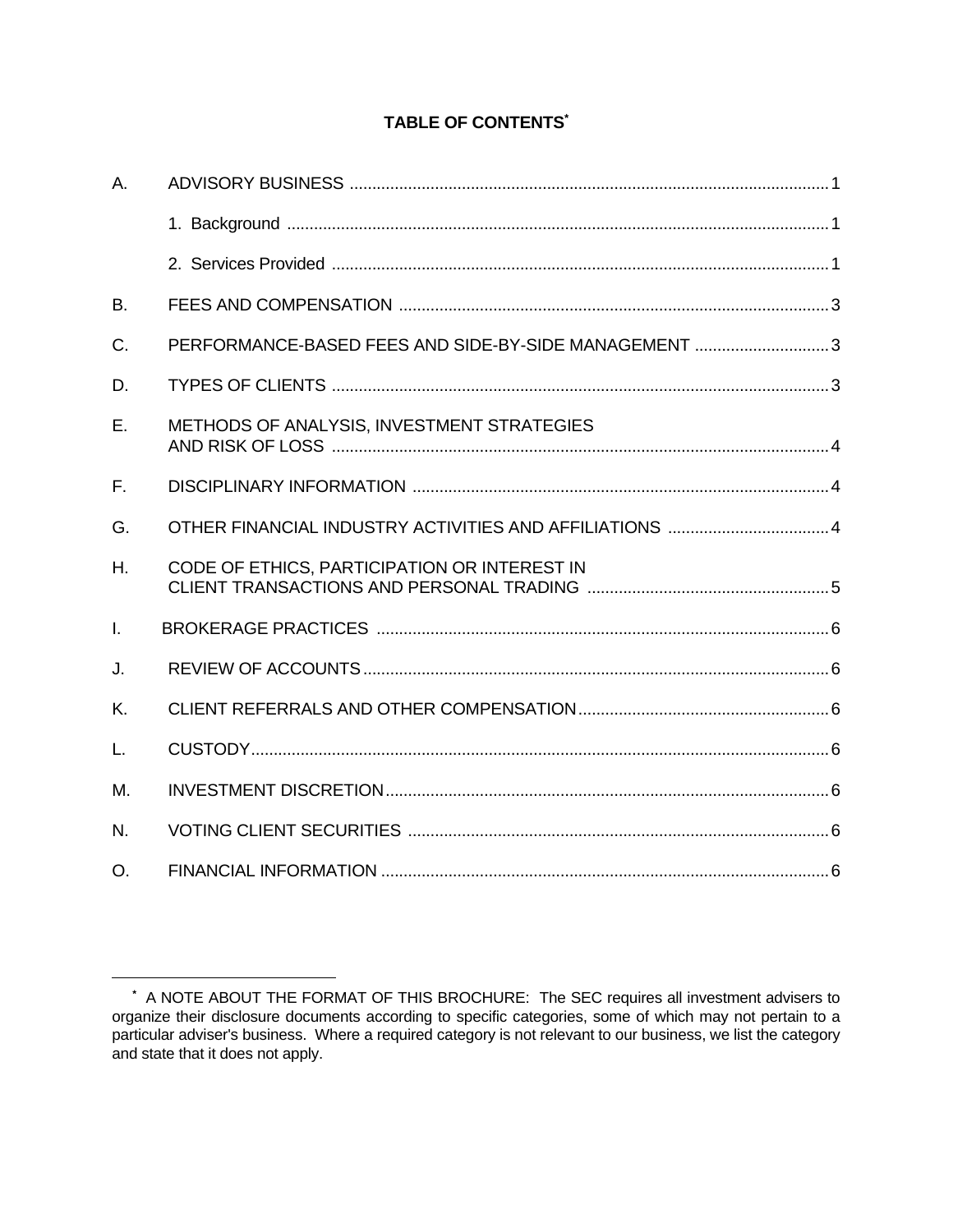# *A. ADVISORY BUSINESS*

# **1. Background**

Founded in 1993 as Thomson Technical Data Corporation, RGM (sometimes referred to as "the Company") is part of Refinitiv. Today, Refinitiv is owned by a subsidiary of the London Stock Exchange Group plc ("LSEG") a British-based financial information company that also owns the London Stock Exchange. A controlling interest in LSEG is jointly owned by private equity funds managed by The Blackstone Group Inc. ("Blackstone"), and, indirectly, the Thomson Reuters Corporation ("Thomson Reuters").

- o LSEG is listed on the London Stock Exchange. You can find more information about LSEG at [www.lseg.com.](http://www.lseg.com/)
- o Blackstone is a Delaware corporation listed on the New York Stock Exchange under the symbol "BX". You can find more information about Blackstone at [www.blackstone.com.](http://www.blackstone.com/)
- o Thomson Reuters is an Ontario, Canada Corporation that has shares listed on the Toronto Stock Exchange (TSX) and the New York Stock Exchange (NYSE) under the symbol TRI". You can find more information about Thomson Reuters at [www.thomsonreuters.com.](http://www.thomsonreuters.com/)

# **2. Services Provided**

RGM publishes a broad range of market data and analysis through two primary divisions. In addition, the Company affords subscribers to many of its publications the opportunity to contact RGM's analysts by telephone, e-mail, Microsoft Teams Chat and Eikon Messaging to discuss the published information. RGM does not have discretion over or otherwise manage client accounts. In addition to distributing its services directly, the Company makes its written commentary as well as audio and video commentary, if available, by its analysts available through third-party distribution channels, and it also serves as a distribution channel for content produced by certain unregistered affiliates.

RGM's products and services include the following:

# *IFR*

This division publishes various market commentary, technical analysis, trade recommendations and information regarding high-grade debt securities, Economics, commodities and foreign currencies. IFR offerings include:

Global Rates – This service monitors the pulse of the major global economies while assessing the sentiment of bond traders, salespeople, and the buyside community. The product provides technical and fundamental market-flow analysis, real-time trading recommendations and yield curve strategies to global participants in the rates markets. Asset class coverage includes U.S. Treasuries, Agency Debt, Money Markets, Interest Rate Swaps, Mortgage-Backed Securities, EGBs, and other government bonds in both cash and derivatives. Content also includes intra-day market commentary and analysis, along with news and details of new deals, including hedging details.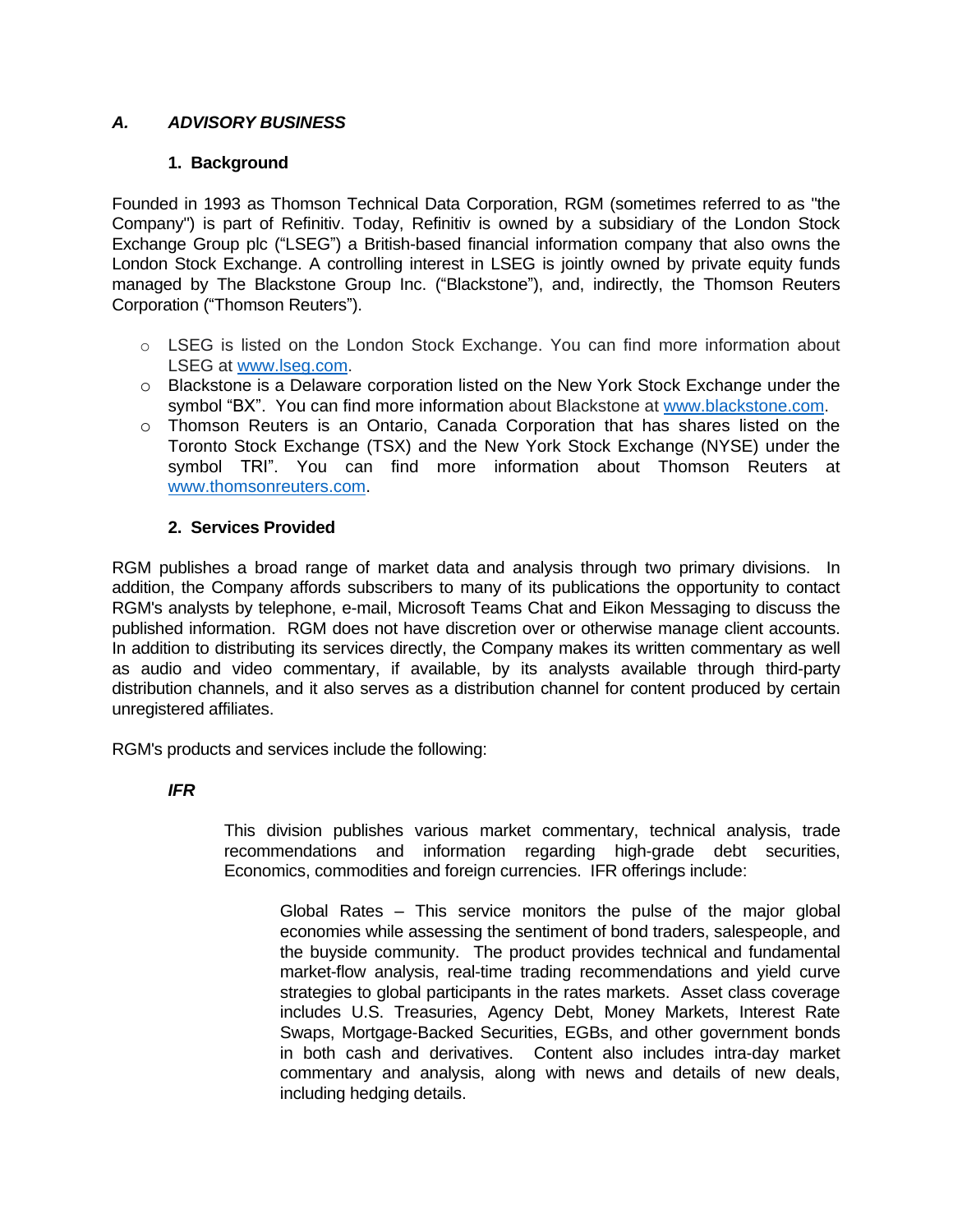#### *Affiliated Services Distributed by IFR*

*Foreign Exchange* – Produced by Reuters, the Thomson Reuters editorial affiliate, this product provides 24-hour real-time analysis of political, economic and other factors affecting major currencies and those from global emerging markets, including technical analysis and regular commentaries on market and central bank trends.

*Global Credit* – Produced by IFR Publication, part of a Refinitiv noninvestment advisory affiliate, this service delivers real-time coverage of impending and newly launched international and local debt issues, with a focus on origination and secondary trading of investment-grade corporate debt, high-yield bonds and asset-backed securities, and ancillary coverage of emerging markets, LATAM and Asia debt markets.

#### *Municipal Market Data (MMD)*

MMD electronically publishes real-time commentary and analysis of the U.S. domestic municipal bond market. MMD's analysts report on trading activity, supply and demand pressures and technical conditions, emphasizing significant factors that influence the fixed-income markets. MMD's suite of products and services includes:

*Municipal Market Data-Line* - Provides proprietary indicative yield curves on a daily basis, as well as intra-day indications of probable movement on those daily yield curves. Other product components include daily market commentary, key muni-to-taxables ratios, and technical and historical analysis of the U.S. municipal and U.S. Treasury markets. Also provides analytical studies on Libor/SIFMA Swaps, and Yield Volatilities.

*MMD Fundamental* - Provides comprehensive intra-day commentary and analysis on municipal and Treasury markets. The "Squawk Box" feature of this product provides rolling commentary and analysis on the U.S. municipal bond market as well as broader fixed-income markets when relevant. Strategy comments such as weekly and long-term outlooks provide critical views on market trends. State reviews focus on the market activity within California, New York, Florida, and Texas. A review of the taxable municipal bond market, including Build America Bonds, focuses on market activity specific to that sector.

*MMD Short-Term* - Offers comprehensive commentary and analysis on short-term, tax-exempt markets with a focus on variable rate demand securities, municipal notes and other money-market-eligible instruments. This product includes VRDN benchmark averages, MMD MIG-1 municipal note yield curves, market surveys and short-term supply/demand indicators, as well as coverage of municipal cash trading through the shorter maturity range of the yield curve.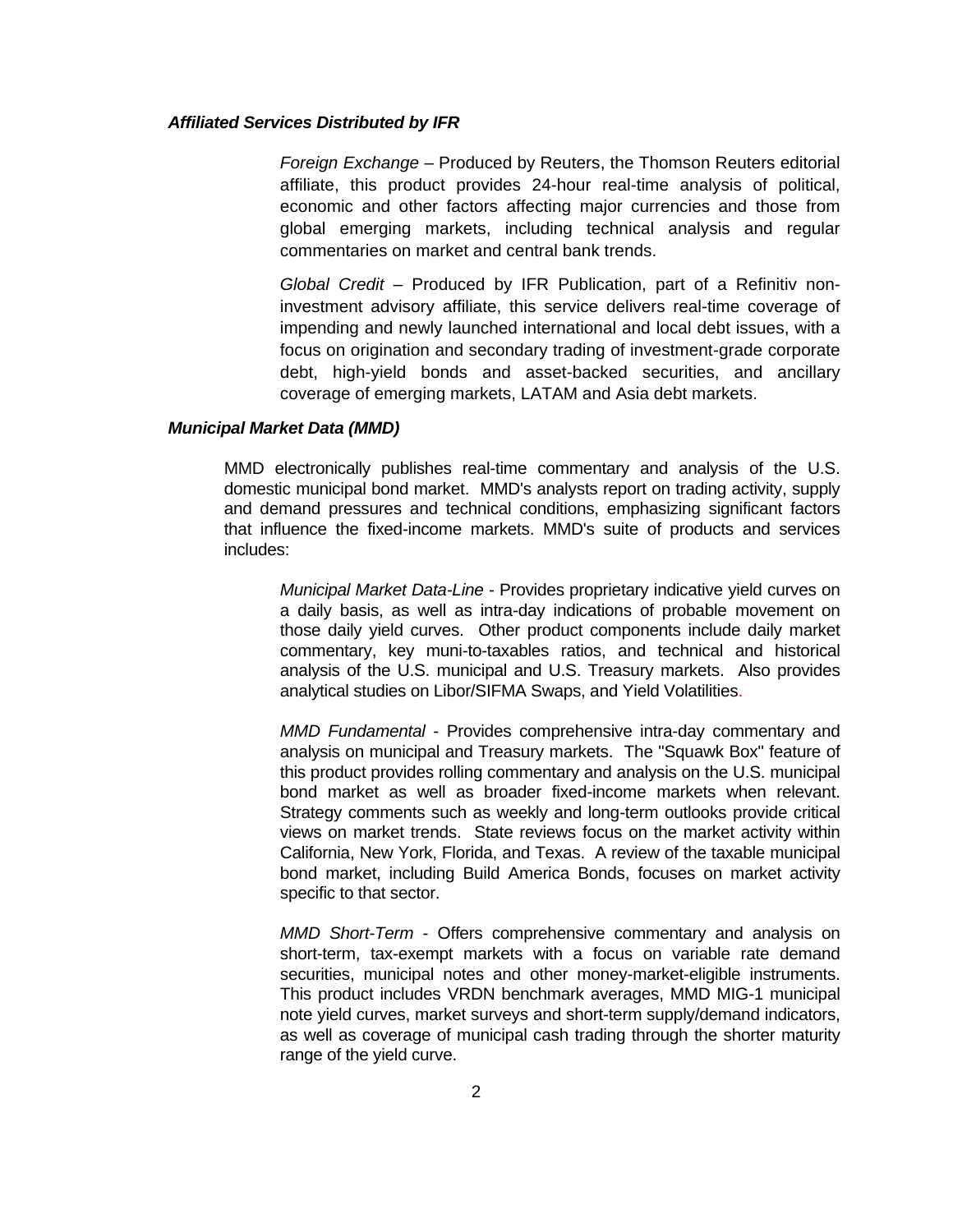*State & Sector* - Offers more than 250 yield curves, including state general obligation curves for all 50 states, Washington, D.C., Puerto Rico, New York City and Texas PSF insured. Provides sector curves for all investmentgrade ratings with sector coverage for general obligation, revenue, prerefunded, housing, healthcare, COP, non-callable and zero coupon debt. Also provides state level tax-guide data and taxable equivalent yield data.

*Data Feeds* – Provides customized feeds of various MMD data as requested by clients.

### *B. FEES AND COMPENSATION*

IFR provides its services to clients on a subscription basis, generally for a fixed term of one year. Fees for Global Rates and the affiliated Global Credit and Foreign Exchange services range from \$425 to \$675 per user/per month, depending upon the delivery platform used. IFR service is also delivered, alongside non-RGM products, through the Eikon platform. Where IFR is delivered through Eikon, the cost of IFR will be included in the Eikon Premium subscription. Where clients purchase IFR through RGM directly, fees are charged in advance, on a monthly or annual basis. Fees for customized data feeds depend on the amount of data requested and start at \$5000 per feed/per month. Other arrangements may be made at a client's request.

A client may terminate its subscription upon 90 days' written notice prior to the end of the thencurrent term; in the absence of advanced notice to terminate, the contract renews for successive one-year terms. Upon termination of a subscription agreement in accordance with its terms, the Company will refund the pro-rata portion of any advance payment based on the number of days remaining in the billing period after the effective date of termination of the contract.

MMD's services are also furnished to clients on a subscription basis for a fixed term of one year. Subscription rates vary, depending on the nature and quantity of the services provided. Rates can range from \$800 - \$1800 per month/per user. Fees generally are charged monthly or quarterly; other arrangements may be made at a client's request. Historical data is provided for fixed fees which depend on the amount of data supplied. Fees for customized data feeds depend on the amount of data requested and generally start at \$8000 per feed/per month.

Note that RGM's fees do not include the cost of managing assets, the cost maintaining custody of assets or brokerage or other transaction costs, which are all beyond the scope of its services.

### *C. PERFORMANCE-BASED FEES AND SIDE-BY-SIDE MANAGEMENT*

This item does not apply to our business.

### *D. TYPES OF CLIENTS*

All of the Company's subscribers are large institutions such as banks or thrift institutions, pension and profit sharing plans, hedge funds, trusts, and state or municipal government entities. In total, RGM's clients are responsible for managing hundreds of billions of dollars of investments.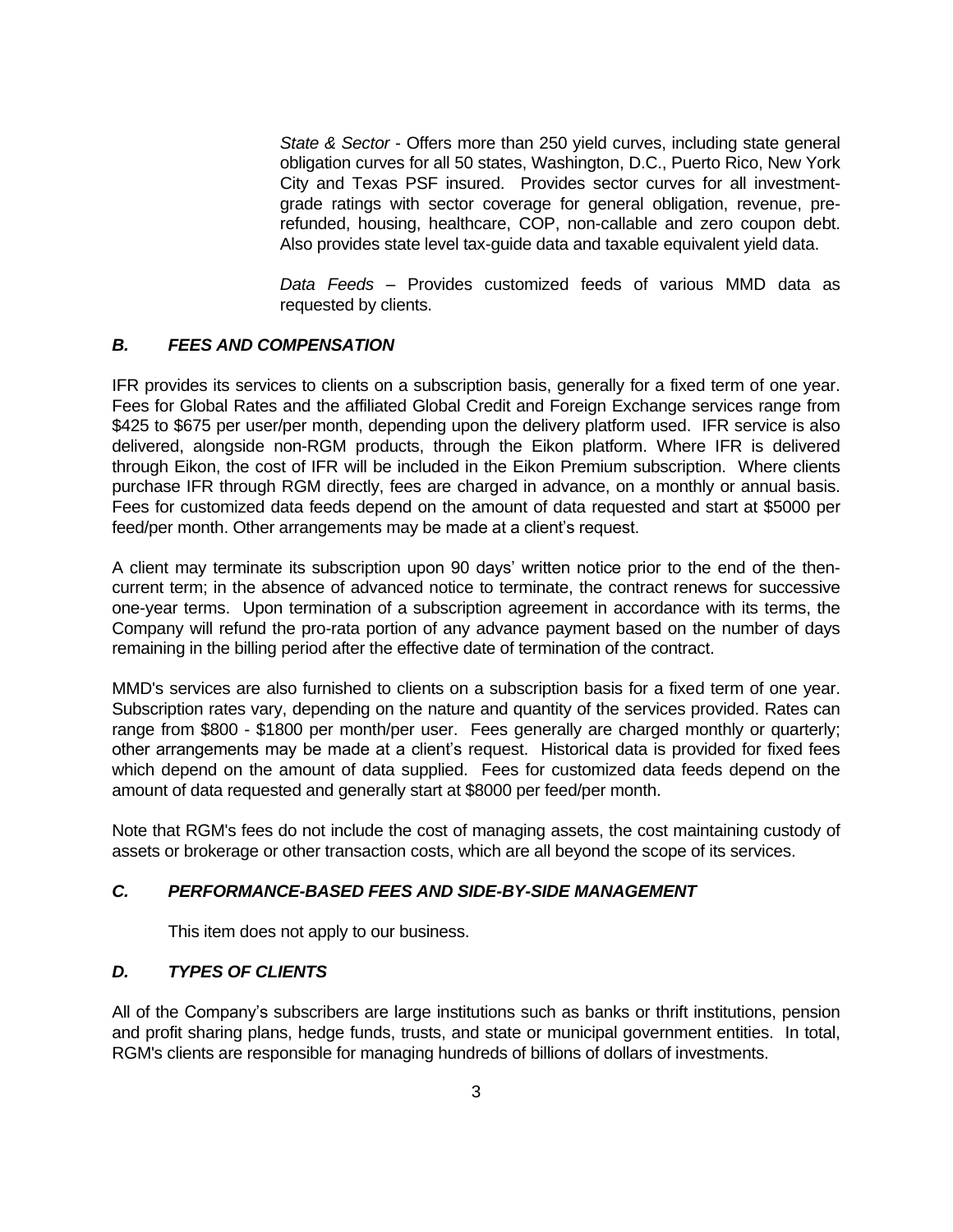#### *E. METHODS OF ANALYSIS, INVESTMENT STRATEGIES AND RISK OF LOSS*

Among the analytical methods RGM uses in formulating investment advice are charting, technical, fundamental and cyclical analyses. Clients wishing to implement the advice they receive from RGM may employ the investment strategy(ies) of their choosing using RGM advice as a consideration.

Please be aware that investing in securities involves a risk of loss that you should be prepared to bear. The value of an account may decline, among other reasons, because of a general weakness in the stock market or because of factors that affect particular companies or industries. Fixedincome investments entail "interest rate risk," which is the risk that the price of a bond will fall as interest rates rise. These investments also entail "credit risk," which is the risk that the issuer of a debt security will fail to make scheduled principal or interest payments. Where foreign securities are acquired, client accounts may be adversely affected by global political and economic conditions, reduced liquidity or decreases in foreign currency values relative to the U.S. dollar. Depending on the nature of the account, other risks may also apply. RGM does not guarantee that the advice it provides will lead to any particular return in or performance of a client's account.

#### *F. DISCIPLINARY INFORMATION*

There are no legal or disciplinary events that are material to a client's or prospective client's evaluation of our advisory business or the integrity of our management.

#### *G. OTHER FINANCIAL INDUSTRY ACTIVITIES AND AFFILIATIONS*

As noted in Section A. above, RGM is part of Refinitiv, one of the world's largest providers of financial markets data and infrastructure, serving over 40,000 institutions in approximately 190 countries. Refinitiv provides leading data and insights, trading platforms, and open data and technology platforms that connect a thriving global financial markets community – driving performance in trading, investment, wealth management, regulatory compliance, market data management, enterprise risk and fighting financial crime. RGM leverages this extensive network of affiliates in a number of ways. For example, RGM has an arrangement with Tradeweb LLC, a registered broker-dealer and Alternative Trading System ("ATS"), whereby Tradeweb LLC distributes RGM's products via its electronic trading communication facility and may provide RGM with aggregated, non-attributed market information relating to securities traded on the Tradeweb LLC platform.

Furthermore, as described in Section A. above, RGM distributes the Global Credit service produced by IFR Publication, part of a separate Refinitiv affiliate that is not registered as an investment adviser. RGM also distributes Thomson Reuters Foreign Exchange service described in Section A. above. RGM's IFR may include in its own products and services attributed data and other market information supplied by Thomson Reuters editorial services.

Finally, in order to draw fully upon the expertise and talent of Refinitiv's global work force, the Company has entered into arrangements with certain of its foreign affiliates whereby it distributes its affiliates' published investment advice to RGM's clients. RGM's analysts will be available to consult with any U.S. clients who wish to obtain further information about such published advice.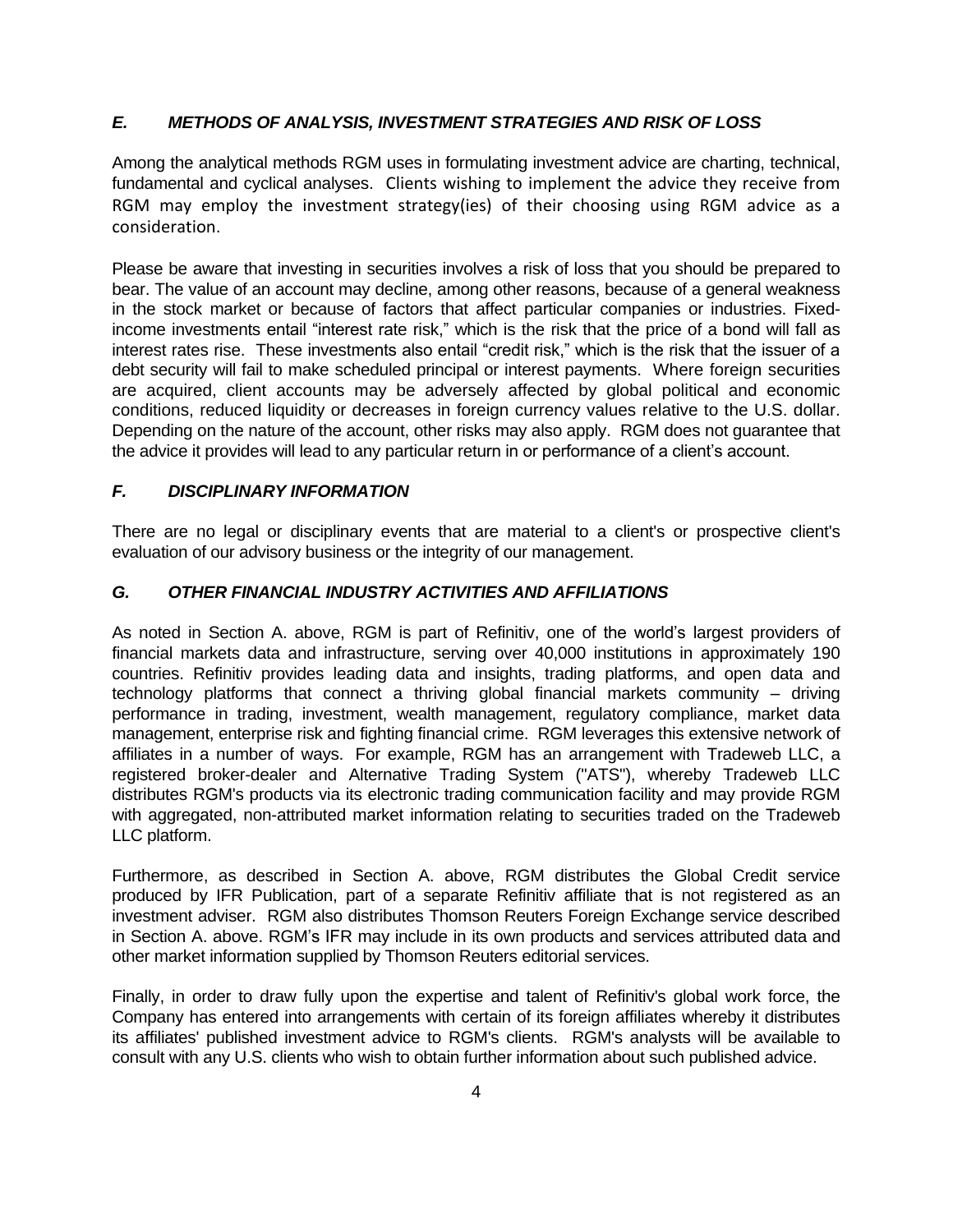RGM does not believe that any of these arrangements presents material conflicts between its interests and those of its clients.

#### *H. CODE OF ETHICS, PARTICIPATION OR INTEREST IN CLIENT TRANSACTIONS AND PERSONAL TRADING*

In accordance with SEC Rule 204A-1, RGM has adopted a Code of Ethics that describes certain standards of conduct that the Company's employees must follow, and that addresses personal trading by employees and their related accounts. With regard to the standards of conduct, the Code of Ethics, among other things, emphasizes that RGM is obligated to carry out its duties solely in the best interests of clients and free from all compromising influences and loyalties. The Code also imposes limits on gifts, business entertainment and political contributions, and emphasizes the importance of maintaining the confidentiality of sensitive information learned about clients. RGM will provide a copy of its Code of Ethics to clients and prospective clients upon request.

RGM's employees (or employees of its affiliates) may, from time to time, maintain personal securities accounts with registered broker-dealers who subscribe to the Company's services. In the ordinary course of trading in such accounts, such employees may buy securities from or sell securities to such broker-dealers on a principal basis. All such purchases or sales will be completely independent of any investment advice rendered to such clients.

Furthermore, from time to time, the Company's officers, directors and employees (or the officers, directors and employees of its affiliates) may invest in the same or related securities that the Company recommends to clients, and may do so at or around the same time that such recommendations are made. Where RGM's affiliates are concerned, such personal trading does not appear to present a conflict of interest, because RGM generally will be unaware if an affiliate or its associated persons have a financial interest in a security, and affiliates generally do not have pre-publication access to RGM's advice. (While as noted in Section G above, certain foreign affiliates contribute content for distribution to RGM's clients, the production of such content is governed by the foreign affiliates' respective editorial guidelines that are designed to protect the integrity of all published advice.)

However, where RGM's employees and inside officers and directors are concerned, personal investing may present a potential conflict of interest. In order to ensure that the personal trading activities of these related persons are independent of any investment advice rendered to clients, RGM's Code of Ethics contains a number of specific provisions. These include provisions designed to prevent RGM's employees from improperly trading on inside information, and those that obligate employees to report their trading activity to the Company's chief compliance officer on a periodic basis. Employees also must preclear any purchases or sales of municipal securities and newly-issued corporate fixed-income securities for their own accounts, in order to prevent such personal trades from interfering with the objectivity and independence of the advice the Company renders to clients. Additional restrictions are placed on personal trading in any derivative security with an MMD scale as the underlying instrument; municipal bond futures; short-term trading in municipal bonds; and aggregate holdings of any one municipal issue.